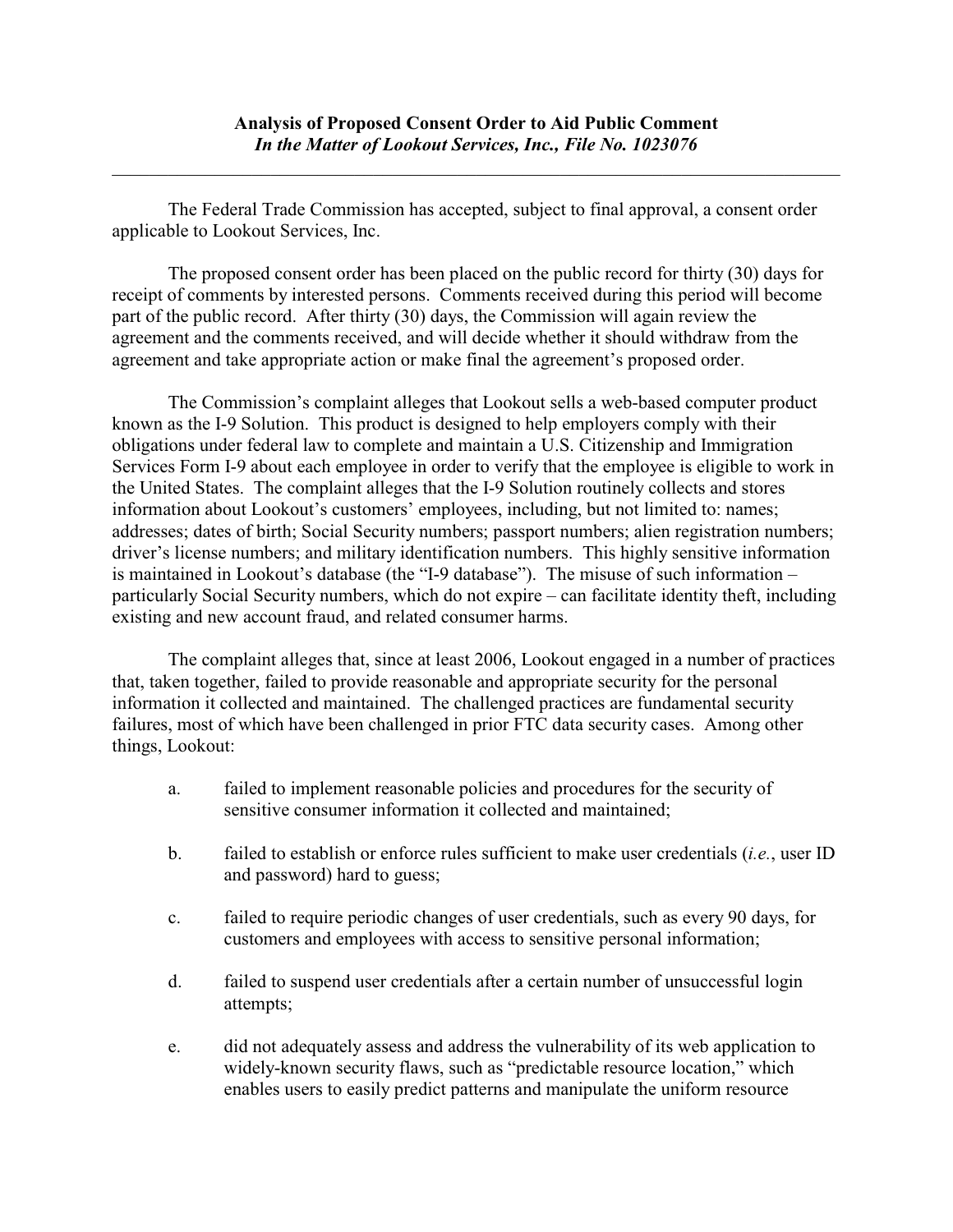locators ("URL") to gain access to secure web pages;

- f. allowed users to bypass the authentication procedures on Lookout's website when they typed in a specific URL;
- g. failed to employ sufficient measures to detect and prevent unauthorized access to computer networks, such as by employing an intrusion detection system and monitoring system logs; and
- h. created an unnecessary risk to personal information by storing passwords used to access the I-9 database in clear text.

Each of these failures could have been remedied using well-known, readily available, and/or free or low-cost data security measures.

The complaint further alleges that, as a result of these failures, an employee of a Lookout customer was able to obtain unauthorized access to Lookout's I-9 database on two separate occasions between October and December 2009. In both instances, the employee gained unauthorized access to the personal information, including Social Security numbers, of more than 37,000 consumers. Given the sensitive nature of the personal information exposed, the company's failure to provide reasonable and appropriate security for this information is likely to cause consumers substantial injury as described above. That substantial injury is not offset by countervailing benefits to consumers or competition and is not reasonably avoidable by consumers. The complaint alleges that Lookout's failure to employ reasonable and appropriate measures to prevent unauthorized access to sensitive personal information is an unfair act or practice and that the company misrepresented that it had implemented such measures, in violation of Section 5 of the Federal Trade Commission Act.

The proposed order applies to personal information that Lookout collects from or about consumers and employees. It contains provisions designed to prevent Lookout from engaging in the future in practices similar to those alleged in the complaint.

Part I of the proposed order prohibits misrepresentations about the privacy, confidentiality, or integrity of personal information collected from or about consumers. Part II of the proposed order requires Lookout to establish and maintain a comprehensive information security program that is reasonably designed to protect the security, confidentiality, and integrity of personal information collected from or about consumers. The security program must contain administrative, technical, and physical safeguards appropriate to Lookout's size and complexity, the nature and scope of its activities, and the sensitivity of the information collected from or about consumers and employees. Specifically, the proposed order requires Lookout to:

- designate an employee or employees to coordinate and be accountable for the information security program;
- identify material internal and external risks to the security, confidentiality, and integrity